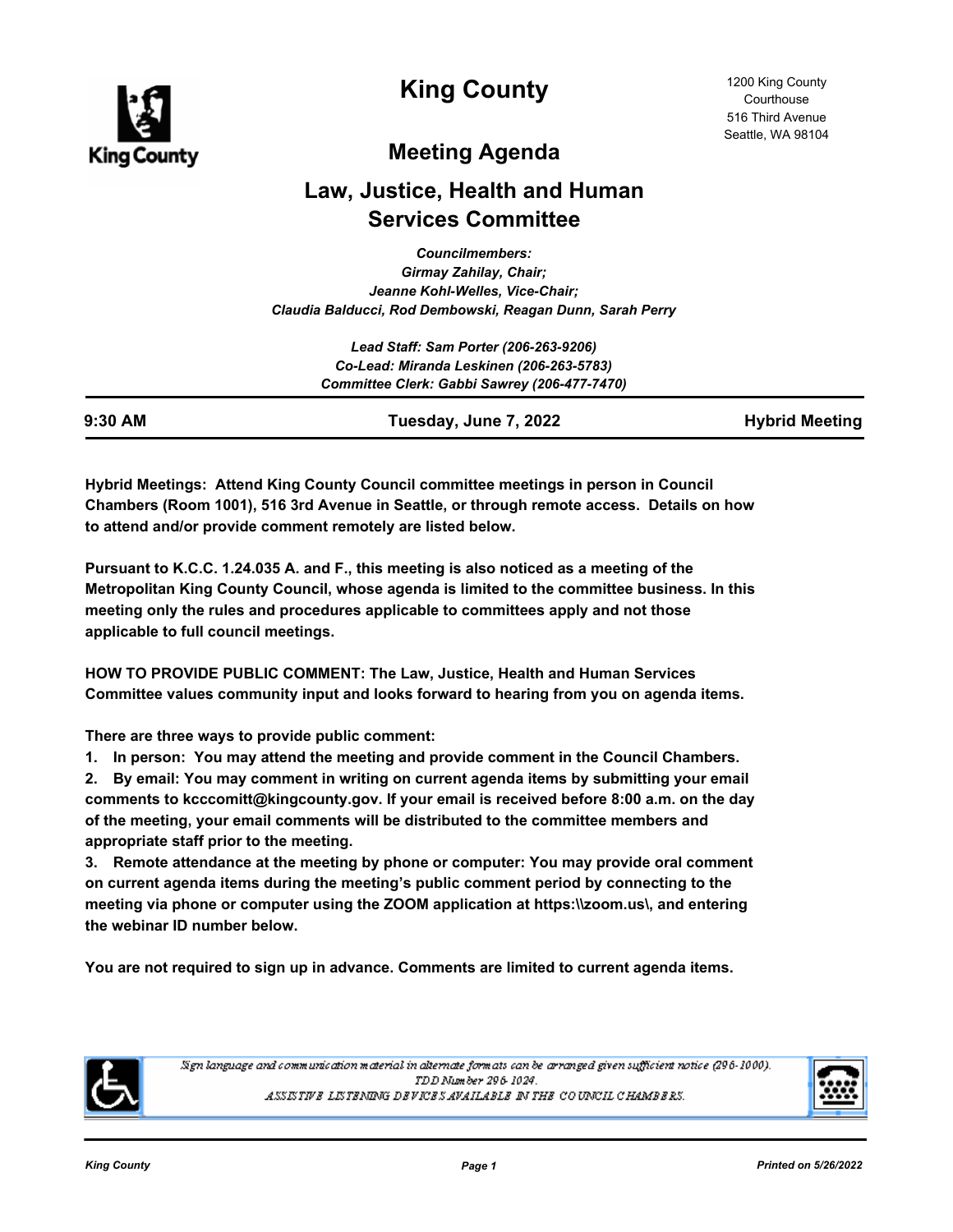**You have the right to language access services at no cost to you. To request these services, please contact Deandra Stanley at 206-477-7707, or deandra.stanley@kingcounty.gov by 8:00 a.m. the day prior to the meeting.**

**CONNECTING TO THE WEBINAR: Webinar ID: 850 0890 3714**

**If you do not have access to the ZOOM application, you can connect to the meeting by calling 1 253 215 8782 and using the Webinar ID. Connecting in this manner, however, may impact your ability to be unmuted to speak.** 

**HOW TO WATCH/LISTEN TO THE MEETING REMOTELY: There are several ways to watch or listen in to the meeting:**

**1) Stream online via this link: https://livestream.com/accounts/15175343/events/4485487, or input the link web address into your web browser.**

**2) Watch King County TV Channel 22 (Comcast Channel 22 and 322(HD), Wave Broadband Channel 22)**

**3) Listen to the meeting by telephone – See "Connecting to the Webinar" above.**

**To help us manage the meeting, if you do not wish to be called upon for public comment please use the Livestream or King County TV options listed above, if possible, to watch or listen to the meeting.**

- **1. Call to Order**
- **2. Roll Call**
- **3. Approval of Minutes**

*Minutes of the May 3, 2022 meeting*

### **4. Public Comment**

### **Briefing**

#### **5.** [Briefing No. 2022-B0069](http://kingcounty.legistar.com/gateway.aspx?m=l&id=/matter.aspx?key=23136)

King County Office of Law Enforcement Oversight: Annual Report & Director's Presentation *Tamer Abouzeid, Director, Office of Law Enforcement Oversight*